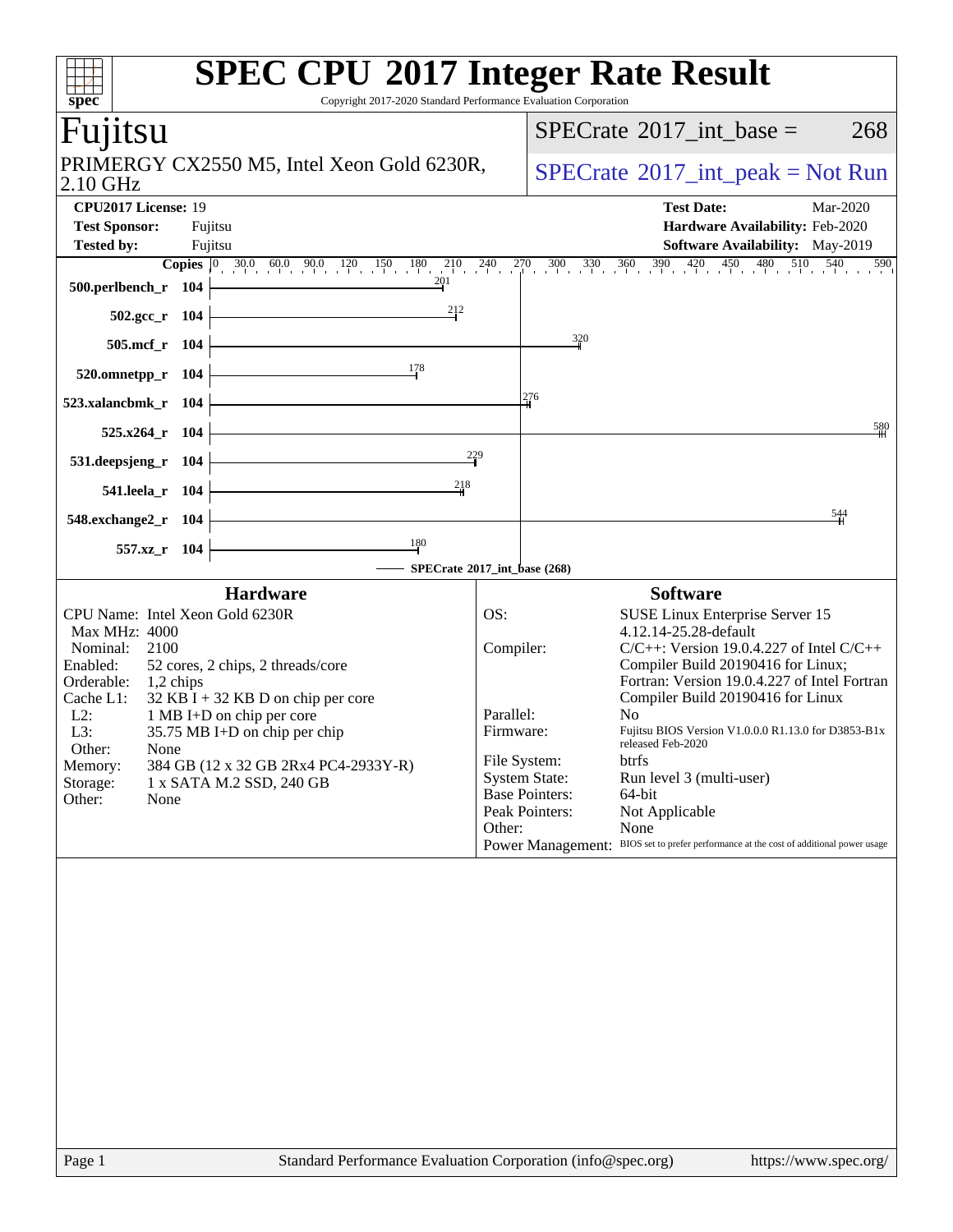Copyright 2017-2020 Standard Performance Evaluation Corporation

### Fujitsu

### PRIMERGY CX2550 M5, Intel Xeon Gold 6230R,  $\big|$  [SPECrate](http://www.spec.org/auto/cpu2017/Docs/result-fields.html#SPECrate2017intpeak) <sup>® 2017</sup>\_int\_peak = Not Run

[SPECrate](http://www.spec.org/auto/cpu2017/Docs/result-fields.html#SPECrate2017intbase)<sup>®</sup>2017 int base = 268

#### 2.10 GHz

**[Tested by:](http://www.spec.org/auto/cpu2017/Docs/result-fields.html#Testedby)** Fujitsu **Fujitsu <b>[Software Availability:](http://www.spec.org/auto/cpu2017/Docs/result-fields.html#SoftwareAvailability)** May-2019

**[CPU2017 License:](http://www.spec.org/auto/cpu2017/Docs/result-fields.html#CPU2017License)** 19 **[Test Date:](http://www.spec.org/auto/cpu2017/Docs/result-fields.html#TestDate)** Mar-2020 **[Test Sponsor:](http://www.spec.org/auto/cpu2017/Docs/result-fields.html#TestSponsor)** Fujitsu **[Hardware Availability:](http://www.spec.org/auto/cpu2017/Docs/result-fields.html#HardwareAvailability)** Feb-2020

#### **[Results Table](http://www.spec.org/auto/cpu2017/Docs/result-fields.html#ResultsTable)**

|                                                     | <b>Base</b>   |                |       |                |            | <b>Peak</b>    |       |               |                |              |                |              |                |              |
|-----------------------------------------------------|---------------|----------------|-------|----------------|------------|----------------|-------|---------------|----------------|--------------|----------------|--------------|----------------|--------------|
| <b>Benchmark</b>                                    | <b>Copies</b> | <b>Seconds</b> | Ratio | <b>Seconds</b> | Ratio      | <b>Seconds</b> | Ratio | <b>Copies</b> | <b>Seconds</b> | <b>Ratio</b> | <b>Seconds</b> | <b>Ratio</b> | <b>Seconds</b> | <b>Ratio</b> |
| 500.perlbench_r                                     | 104           | 824            | 201   | 824            | 201        | 826            | 200   |               |                |              |                |              |                |              |
| $502.\text{gcc}_r$                                  | 104           | 695            | 212   | 693            | 212        | 693            | 212   |               |                |              |                |              |                |              |
| $505$ .mcf r                                        | 104           | 525            | 320   | 528            | 318        | 525            | 320   |               |                |              |                |              |                |              |
| 520.omnetpp_r                                       | 104           | 766            | 178   | 765            | 178        | 764            | 179   |               |                |              |                |              |                |              |
| 523.xalancbmk r                                     | 104           | 397            | 277   | 399            | 276        | 402            | 273   |               |                |              |                |              |                |              |
| 525.x264 r                                          | 104           | 315            | 578   | 314            | 580        | 312            | 584   |               |                |              |                |              |                |              |
| 531.deepsjeng_r                                     | 104           | 522            | 228   | 519            | 230        | 520            | 229   |               |                |              |                |              |                |              |
| 541.leela_r                                         | 104           | 790            | 218   | 785            | 219        | 796            | 216   |               |                |              |                |              |                |              |
| 548.exchange2_r                                     | 104           | 501            | 544   | 501            | 544        | 498            | 547   |               |                |              |                |              |                |              |
| 557.xz r                                            | 104           | 626            | 180   | 624            | <b>180</b> | 623            | 180   |               |                |              |                |              |                |              |
| $SPECrate^{\circ}2017\_int\_base =$<br>268          |               |                |       |                |            |                |       |               |                |              |                |              |                |              |
| $SPECrate^{\circ}2017$ int peak =<br><b>Not Run</b> |               |                |       |                |            |                |       |               |                |              |                |              |                |              |

Results appear in the [order in which they were run](http://www.spec.org/auto/cpu2017/Docs/result-fields.html#RunOrder). Bold underlined text [indicates a median measurement](http://www.spec.org/auto/cpu2017/Docs/result-fields.html#Median).

#### **[Submit Notes](http://www.spec.org/auto/cpu2017/Docs/result-fields.html#SubmitNotes)**

 The numactl mechanism was used to bind copies to processors. The config file option 'submit' was used to generate numactl commands to bind each copy to a specific processor. For details, please see the config file.

#### **[Operating System Notes](http://www.spec.org/auto/cpu2017/Docs/result-fields.html#OperatingSystemNotes)**

 Stack size set to unlimited using "ulimit -s unlimited" Kernel Boot Parameter set with : nohz\_full=1-103

#### **[Environment Variables Notes](http://www.spec.org/auto/cpu2017/Docs/result-fields.html#EnvironmentVariablesNotes)**

Environment variables set by runcpu before the start of the run: LD\_LIBRARY\_PATH =

 "/home/Benchmark/speccpu2017-1.1.0/lib/intel64:/home/Benchmark/speccpu20 17-1.1.0/lib/ia32:/home/Benchmark/speccpu2017-1.1.0/je5.0.1-32"

#### **[General Notes](http://www.spec.org/auto/cpu2017/Docs/result-fields.html#GeneralNotes)**

 Binaries compiled on a system with 1x Intel Core i9-7900X CPU + 32GB RAM memory using Redhat Enterprise Linux 7.5 Transparent Huge Pages enabled by default Prior to runcpu invocation Filesystem page cache synced and cleared with:

**(Continued on next page)**

| e 2 |  |  |  |
|-----|--|--|--|
|     |  |  |  |
|     |  |  |  |

Page 2 Standard Performance Evaluation Corporation [\(info@spec.org\)](mailto:info@spec.org) <https://www.spec.org/>

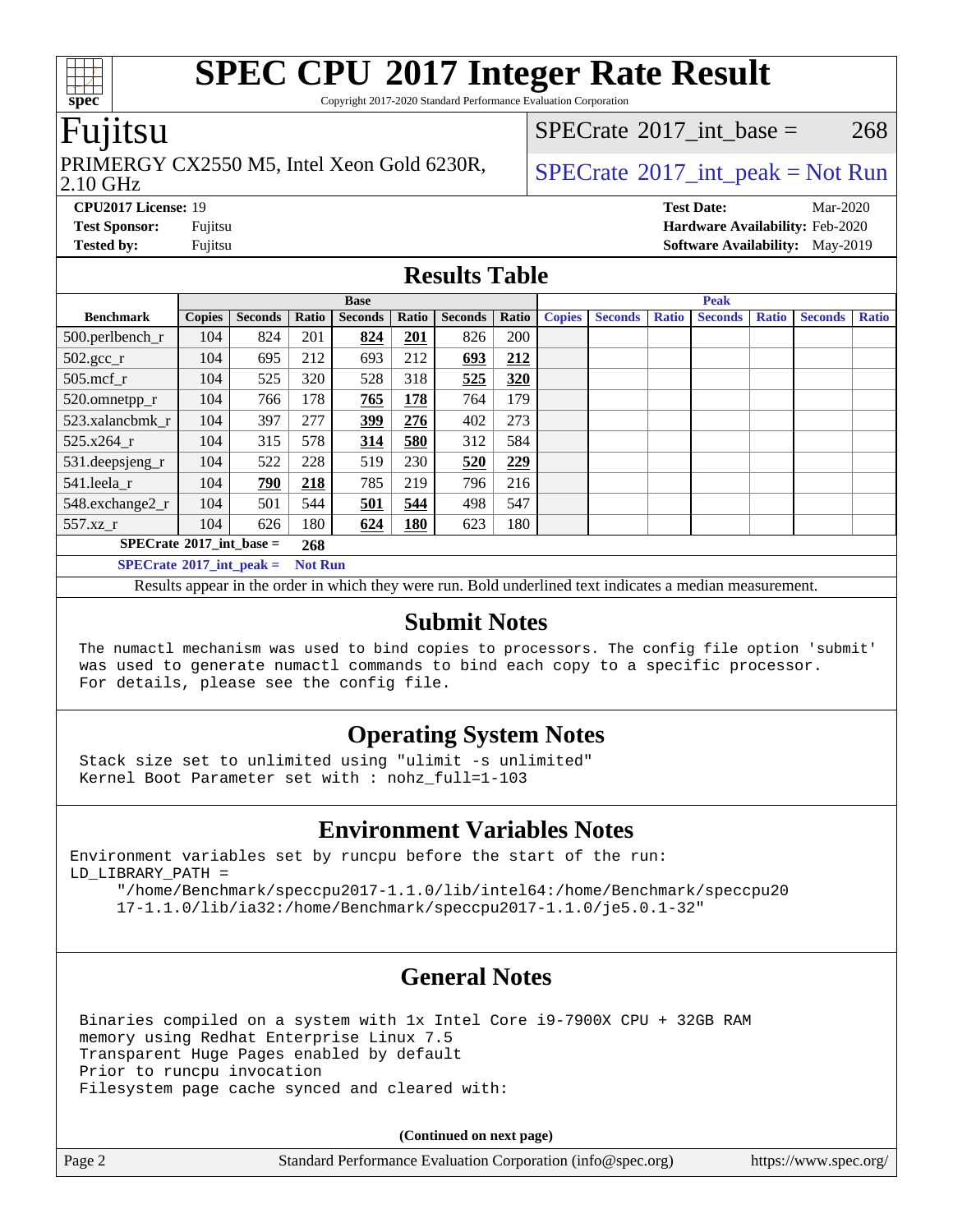Copyright 2017-2020 Standard Performance Evaluation Corporation

#### Fujitsu

**[spec](http://www.spec.org/)**

 $+\ +$ 

PRIMERGY CX2550 M5, Intel Xeon Gold 6230R,  $\big|$  [SPECrate](http://www.spec.org/auto/cpu2017/Docs/result-fields.html#SPECrate2017intpeak)®[2017\\_int\\_peak = N](http://www.spec.org/auto/cpu2017/Docs/result-fields.html#SPECrate2017intpeak)ot Run

[SPECrate](http://www.spec.org/auto/cpu2017/Docs/result-fields.html#SPECrate2017intbase)<sup>®</sup>2017 int base =  $268$ 

2.10 GHz

**[CPU2017 License:](http://www.spec.org/auto/cpu2017/Docs/result-fields.html#CPU2017License)** 19 **[Test Date:](http://www.spec.org/auto/cpu2017/Docs/result-fields.html#TestDate)** Mar-2020 **[Test Sponsor:](http://www.spec.org/auto/cpu2017/Docs/result-fields.html#TestSponsor)** Fujitsu **[Hardware Availability:](http://www.spec.org/auto/cpu2017/Docs/result-fields.html#HardwareAvailability)** Feb-2020 **[Tested by:](http://www.spec.org/auto/cpu2017/Docs/result-fields.html#Testedby)** Fujitsu **Fujitsu <b>[Software Availability:](http://www.spec.org/auto/cpu2017/Docs/result-fields.html#SoftwareAvailability)** May-2019

#### **[General Notes \(Continued\)](http://www.spec.org/auto/cpu2017/Docs/result-fields.html#GeneralNotes)**

 sync; echo 3> /proc/sys/vm/drop\_caches runcpu command invoked through numactl i.e.: numactl --interleave=all runcpu <etc> NA: The test sponsor attests, as of date of publication, that CVE-2017-5754 (Meltdown) is mitigated in the system as tested and documented. Yes: The test sponsor attests, as of date of publication, that CVE-2017-5753 (Spectre variant 1) is mitigated in the system as tested and documented. Yes: The test sponsor attests, as of date of publication, that CVE-2017-5715 (Spectre variant 2) is mitigated in the system as tested and documented.

#### **[Platform Notes](http://www.spec.org/auto/cpu2017/Docs/result-fields.html#PlatformNotes)**

Page 3 Standard Performance Evaluation Corporation [\(info@spec.org\)](mailto:info@spec.org) <https://www.spec.org/> BIOS configuration: Adjacent Cache Line Prefetch = Disabled DCU Ip Prefetcher = Disabled DCU Streamer Prefetcher = Disabled Power Technology = Custom Energy Performance = Balanced Performance Uncore Frequency Scaling = Disabled Sub NUMA Clustering = Enabled Stale AtoS = Enabled LLC Prefetch = Enabled Sysinfo program /home/Benchmark/speccpu2017-1.1.0/bin/sysinfo Rev: r6365 of 2019-08-21 295195f888a3d7edb1e6e46a485a0011 running on linux-dftw Mon Mar 9 20:27:03 2020 SUT (System Under Test) info as seen by some common utilities. For more information on this section, see <https://www.spec.org/cpu2017/Docs/config.html#sysinfo> From /proc/cpuinfo model name : Intel(R) Xeon(R) Gold 6230R CPU @ 2.10GHz 2 "physical id"s (chips) 104 "processors" cores, siblings (Caution: counting these is hw and system dependent. The following excerpts from /proc/cpuinfo might not be reliable. Use with caution.) cpu cores : 26 siblings : 52 physical 0: cores 0 1 2 3 4 5 6 8 9 10 11 12 13 16 17 18 19 20 21 22 24 25 26 27 28 29 physical 1: cores 0 1 2 3 4 5 6 8 9 10 11 12 13 16 17 18 19 20 21 22 24 25 26 27 28 29 From lscpu: Architecture: x86\_64 **(Continued on next page)**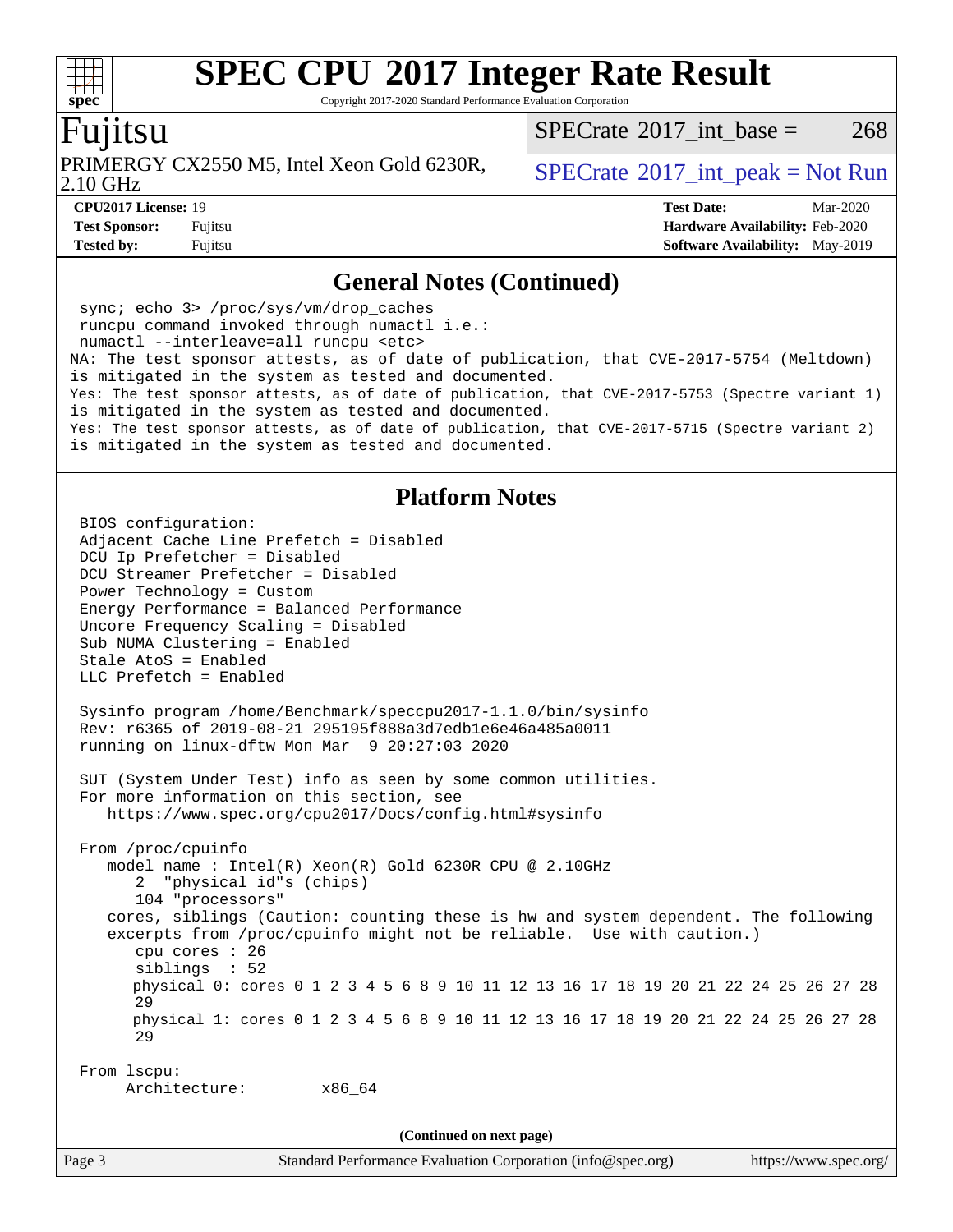Copyright 2017-2020 Standard Performance Evaluation Corporation

# Fujitsu

**[spec](http://www.spec.org/)**

 $+\ +$ 

PRIMERGY CX2550 M5, Intel Xeon Gold 6230R,<br>2.10 GHz

 $SPECTate$ <sup>®</sup>[2017\\_int\\_base =](http://www.spec.org/auto/cpu2017/Docs/result-fields.html#SPECrate2017intbase) 268

 $SPECTate<sup>®</sup>2017_int_p [peak = Not Run]$ 

**[CPU2017 License:](http://www.spec.org/auto/cpu2017/Docs/result-fields.html#CPU2017License)** 19 **[Test Date:](http://www.spec.org/auto/cpu2017/Docs/result-fields.html#TestDate)** Mar-2020 **[Test Sponsor:](http://www.spec.org/auto/cpu2017/Docs/result-fields.html#TestSponsor)** Fujitsu **[Hardware Availability:](http://www.spec.org/auto/cpu2017/Docs/result-fields.html#HardwareAvailability)** Feb-2020 **[Tested by:](http://www.spec.org/auto/cpu2017/Docs/result-fields.html#Testedby)** Fujitsu **Fugital [Software Availability:](http://www.spec.org/auto/cpu2017/Docs/result-fields.html#SoftwareAvailability)** May-2019

#### **[Platform Notes \(Continued\)](http://www.spec.org/auto/cpu2017/Docs/result-fields.html#PlatformNotes)**

| $CPU$ op-mode( $s$ ):<br>$32$ -bit, $64$ -bit<br>Byte Order:<br>Little Endian                                                                                              |  |
|----------------------------------------------------------------------------------------------------------------------------------------------------------------------------|--|
| CPU(s):<br>104                                                                                                                                                             |  |
| On-line CPU(s) list: $0-103$                                                                                                                                               |  |
| Thread(s) per core:<br>2                                                                                                                                                   |  |
| $Core(s)$ per socket:<br>26<br>$\overline{a}$<br>Socket(s):                                                                                                                |  |
| 4<br>NUMA $node(s):$                                                                                                                                                       |  |
| Vendor ID:<br>GenuineIntel                                                                                                                                                 |  |
| CPU family:<br>6                                                                                                                                                           |  |
| Model:<br>85                                                                                                                                                               |  |
| Model name:<br>$Intel(R) Xeon(R) Gold 6230R CPU @ 2.10GHz$                                                                                                                 |  |
| Stepping:<br>7                                                                                                                                                             |  |
| CPU MHz:<br>2100.000                                                                                                                                                       |  |
| CPU max MHz:<br>4000.0000                                                                                                                                                  |  |
| CPU min MHz:<br>1000.0000                                                                                                                                                  |  |
| 4200.00<br>BogoMIPS:<br>Virtualization:                                                                                                                                    |  |
| $VT - x$<br>L1d cache:<br>32K                                                                                                                                              |  |
| Lli cache:<br>32K                                                                                                                                                          |  |
| $L2$ cache:<br>1024K                                                                                                                                                       |  |
| L3 cache:<br>36608K                                                                                                                                                        |  |
| NUMA $node0$ $CPU(s)$ :<br>$0-3, 7-9, 13-15, 20-22, 52-55, 59-61, 65-67, 72-74$                                                                                            |  |
| $4-6$ , 10-12, 16-19, 23-25, 56-58, 62-64, 68-71, 75-77<br>NUMA $model$ $CPU(s):$                                                                                          |  |
| NUMA $node2$ $CPU(s):$<br>26-29, 33-35, 39-41, 46-48, 78-81, 85-87, 91-93, 98-100                                                                                          |  |
| NUMA $node3$ CPU $(s)$ :<br>30-32, 36-38, 42-45, 49-51, 82-84, 88-90, 94-97, 101-103                                                                                       |  |
| fpu vme de pse tsc msr pae mce cx8 apic sep mtrr pge mca cmov<br>Flaqs:                                                                                                    |  |
| pat pse36 clflush dts acpi mmx fxsr sse sse2 ss ht tm pbe syscall nx pdpelgb rdtscp<br>lm constant_tsc art arch_perfmon pebs bts rep_good nopl xtopology nonstop_tsc cpuid |  |
| aperfmperf pni pclmulqdq dtes64 monitor ds_cpl vmx smx est tm2 ssse3 sdbg fma cx16                                                                                         |  |
| xtpr pdcm pcid dca sse4_1 sse4_2 x2apic movbe popcnt tsc_deadline_timer aes xsave                                                                                          |  |
| avx f16c rdrand lahf_lm abm 3dnowprefetch cpuid_fault epb cat_13 cdp_13                                                                                                    |  |
| invpcid_single intel_ppin ssbd mba ibrs ibpb stibp ibrs_enhanced tpr_shadow vnmi                                                                                           |  |
| flexpriority ept vpid fsgsbase tsc_adjust bmil hle avx2 smep bmi2 erms invpcid rtm                                                                                         |  |
| cqm mpx rdt_a avx512f avx512dq rdseed adx smap clflushopt clwb intel_pt avx512cd                                                                                           |  |
| avx512bw avx512vl xsaveopt xsavec xgetbvl xsaves cqm_llc cqm_occup_llc cqm_mbm_total                                                                                       |  |
| cqm_mbm_local dtherm ida arat pln pts hwp hwp_act_window hwp_epp hwp_pkg_req pku                                                                                           |  |
| ospke avx512_vnni flush_l1d arch_capabilities                                                                                                                              |  |
| /proc/cpuinfo cache data                                                                                                                                                   |  |
| cache size : 36608 KB                                                                                                                                                      |  |
|                                                                                                                                                                            |  |
| From numactl --hardware WARNING: a numactl 'node' might or might not correspond to a                                                                                       |  |
| physical chip.                                                                                                                                                             |  |
| available: 4 nodes (0-3)                                                                                                                                                   |  |
| node 0 cpus: 0 1 2 3 7 8 9 13 14 15 20 21 22 52 53 54 55 59 60 61 65 66 67 72 73 74<br>node 0 size: 95377 MB                                                               |  |
|                                                                                                                                                                            |  |
|                                                                                                                                                                            |  |

Page 4 Standard Performance Evaluation Corporation [\(info@spec.org\)](mailto:info@spec.org) <https://www.spec.org/>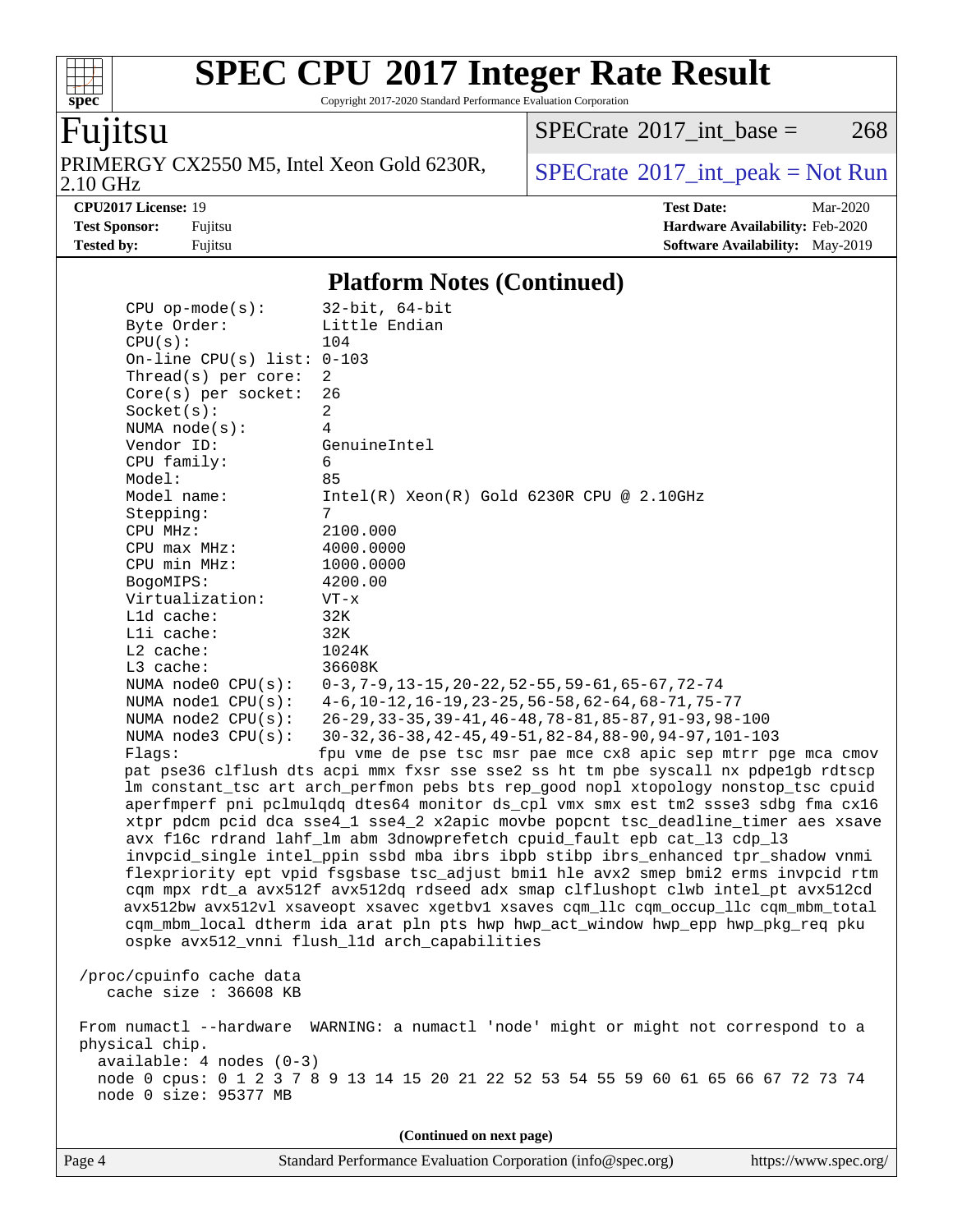Copyright 2017-2020 Standard Performance Evaluation Corporation

#### Fujitsu

**[spec](http://www.spec.org/)**

 $+\ +$ 

2.10 GHz PRIMERGY CX2550 M5, Intel Xeon Gold 6230R,  $\big|$  [SPECrate](http://www.spec.org/auto/cpu2017/Docs/result-fields.html#SPECrate2017intpeak) <sup>® 2017</sup>\_int\_peak = Not Run

[SPECrate](http://www.spec.org/auto/cpu2017/Docs/result-fields.html#SPECrate2017intbase)<sup>®</sup>2017 int base =  $268$ 

**[Tested by:](http://www.spec.org/auto/cpu2017/Docs/result-fields.html#Testedby)** Fujitsu **Fugital [Software Availability:](http://www.spec.org/auto/cpu2017/Docs/result-fields.html#SoftwareAvailability)** May-2019

**[CPU2017 License:](http://www.spec.org/auto/cpu2017/Docs/result-fields.html#CPU2017License)** 19 **[Test Date:](http://www.spec.org/auto/cpu2017/Docs/result-fields.html#TestDate)** Mar-2020 **[Test Sponsor:](http://www.spec.org/auto/cpu2017/Docs/result-fields.html#TestSponsor)** Fujitsu **[Hardware Availability:](http://www.spec.org/auto/cpu2017/Docs/result-fields.html#HardwareAvailability)** Feb-2020

#### **[Platform Notes \(Continued\)](http://www.spec.org/auto/cpu2017/Docs/result-fields.html#PlatformNotes)**

 node 0 free: 94400 MB node 1 cpus: 4 5 6 10 11 12 16 17 18 19 23 24 25 56 57 58 62 63 64 68 69 70 71 75 76 77 node 1 size: 96756 MB node 1 free: 96526 MB node 2 cpus: 26 27 28 29 33 34 35 39 40 41 46 47 48 78 79 80 81 85 86 87 91 92 93 98 99 100 node 2 size: 96756 MB node 2 free: 96530 MB node 3 cpus: 30 31 32 36 37 38 42 43 44 45 49 50 51 82 83 84 88 89 90 94 95 96 97 101 102 103 node 3 size: 96753 MB node 3 free: 96490 MB node distances: node 0 1 2 3 0: 10 11 19 19 1: 11 10 19 19 2: 19 19 10 11 3: 19 19 11 10 From /proc/meminfo MemTotal: 394898064 kB HugePages\_Total: 0 Hugepagesize: 2048 kB From /etc/\*release\* /etc/\*version\* os-release: NAME="SLES" VERSION="15" VERSION\_ID="15" PRETTY\_NAME="SUSE Linux Enterprise Server 15" ID="sles" ID\_LIKE="suse" ANSI\_COLOR="0;32" CPE\_NAME="cpe:/o:suse:sles:15" uname -a: Linux linux-dftw 4.12.14-25.28-default #1 SMP Wed Jan 16 20:00:47 UTC 2019 (dd6077c) x86\_64 x86\_64 x86\_64 GNU/Linux Kernel self-reported vulnerability status: CVE-2018-3620 (L1 Terminal Fault): Not affected Microarchitectural Data Sampling: No status reported CVE-2017-5754 (Meltdown): Not affected CVE-2018-3639 (Speculative Store Bypass): Mitigation: Speculative Store Bypass disabled via prctl and seccomp CVE-2017-5753 (Spectre variant 1): Mitigation: \_\_user pointer sanitization **(Continued on next page)**

Page 5 Standard Performance Evaluation Corporation [\(info@spec.org\)](mailto:info@spec.org) <https://www.spec.org/>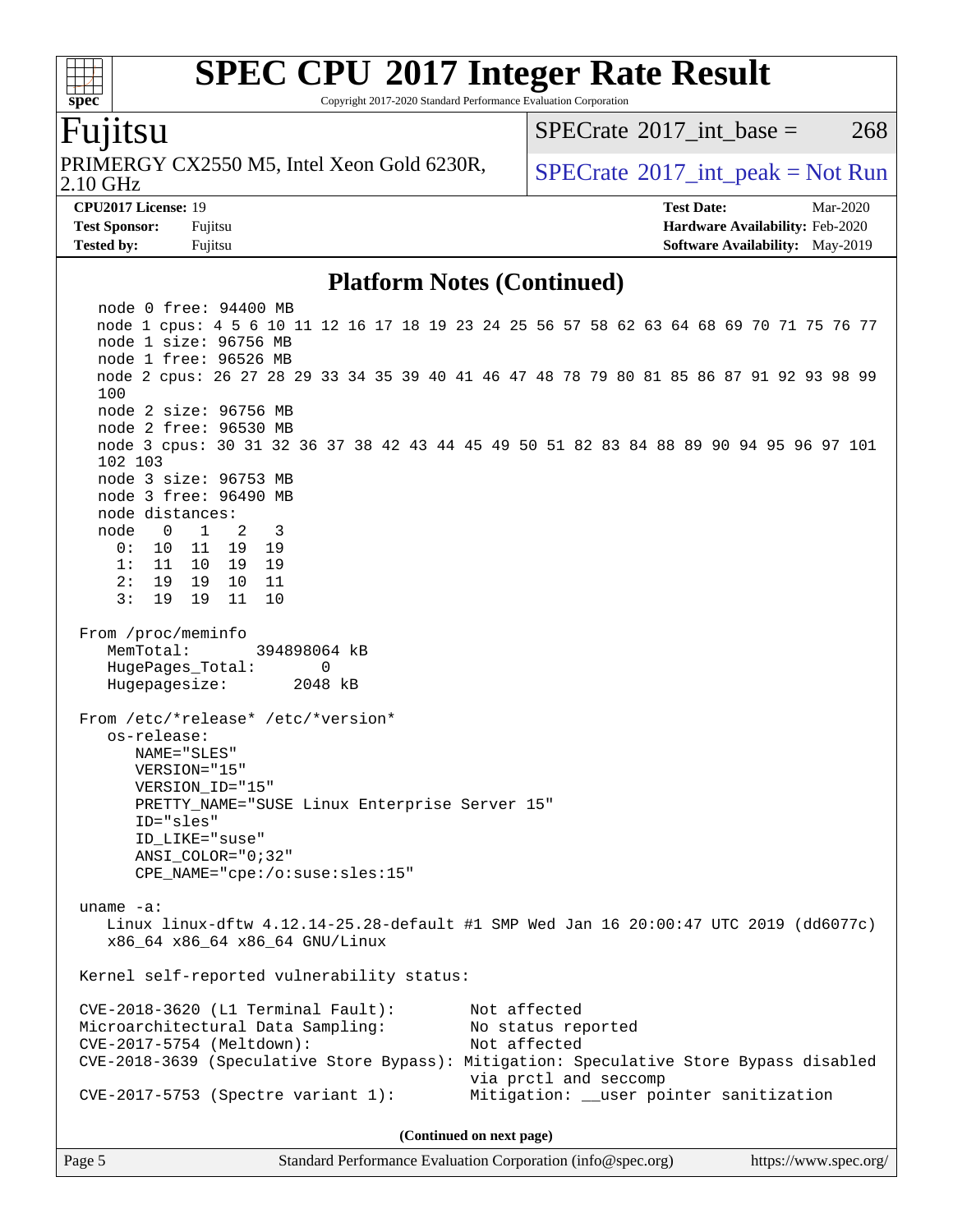Copyright 2017-2020 Standard Performance Evaluation Corporation

### Fujitsu

2.10 GHz PRIMERGY CX2550 M5, Intel Xeon Gold 6230R,  $\big|$  [SPECrate](http://www.spec.org/auto/cpu2017/Docs/result-fields.html#SPECrate2017intpeak) <sup>® 2017</sup>\_int\_peak = Not Run

[SPECrate](http://www.spec.org/auto/cpu2017/Docs/result-fields.html#SPECrate2017intbase)<sup>®</sup>2017 int base =  $268$ 

**[spec](http://www.spec.org/)**

**[CPU2017 License:](http://www.spec.org/auto/cpu2017/Docs/result-fields.html#CPU2017License)** 19 **[Test Date:](http://www.spec.org/auto/cpu2017/Docs/result-fields.html#TestDate)** Mar-2020 **[Test Sponsor:](http://www.spec.org/auto/cpu2017/Docs/result-fields.html#TestSponsor)** Fujitsu **[Hardware Availability:](http://www.spec.org/auto/cpu2017/Docs/result-fields.html#HardwareAvailability)** Feb-2020 **[Tested by:](http://www.spec.org/auto/cpu2017/Docs/result-fields.html#Testedby)** Fujitsu **Fugital [Software Availability:](http://www.spec.org/auto/cpu2017/Docs/result-fields.html#SoftwareAvailability)** May-2019

#### **[Platform Notes \(Continued\)](http://www.spec.org/auto/cpu2017/Docs/result-fields.html#PlatformNotes)**

 CVE-2017-5715 (Spectre variant 2): Mitigation: Enhanced IBRS, IBPB: conditional, RSB filling run-level 3 Mar 9 20:10 SPEC is set to: /home/Benchmark/speccpu2017-1.1.0 Filesystem Type Size Used Avail Use% Mounted on /dev/sdc2 btrfs 238G 97G 142G 41% /home From /sys/devices/virtual/dmi/id BIOS: FUJITSU V1.0.0.0 R1.13.0 for D3853-B1x 02/06/2020 Vendor: FUJITSU Product: PRIMERGY CX2550 M5 Product Family: SERVER Serial: YMPC000006 Additional information from dmidecode follows. WARNING: Use caution when you interpret this section. The 'dmidecode' program reads system data which is "intended to allow hardware to be accurately determined", but the intent may not be met, as there are frequent changes to hardware, firmware, and the "DMTF SMBIOS" standard. Memory: 5x Micron 36ASF4G72PZ-2G9E2 32 GB 2 rank 2933 4x Not Specified Not Specified 7x Samsung M393A4K40CB2-CVF 32 GB 2 rank 2933 (End of data from sysinfo program)

#### **[Compiler Version Notes](http://www.spec.org/auto/cpu2017/Docs/result-fields.html#CompilerVersionNotes)**

============================================================================== C | 500.perlbench\_r(base) 502.gcc\_r(base) 505.mcf\_r(base) | 525.x264\_r(base) 557.xz\_r(base) ------------------------------------------------------------------------------ Intel(R) C Intel(R) 64 Compiler for applications running on Intel(R)  $64$ , Version 19.0.4.227 Build 20190416 Copyright (C) 1985-2019 Intel Corporation. All rights reserved. ------------------------------------------------------------------------------ ============================================================================== C++ | 520.omnetpp  $r(base)$  523.xalancbmk  $r(base)$  531.deepsjeng  $r(base)$  | 541.leela\_r(base) ------------------------------------------------------------------------------ Intel(R)  $C++$  Intel(R) 64 Compiler for applications running on Intel(R) 64, Version 19.0.4.227 Build 20190416 Copyright (C) 1985-2019 Intel Corporation. All rights reserved. ------------------------------------------------------------------------------ **(Continued on next page)**

| $\vert$ Page 6 | Standard Performance Evaluation Corporation (info@spec.org) | https://www.spec.org/ |
|----------------|-------------------------------------------------------------|-----------------------|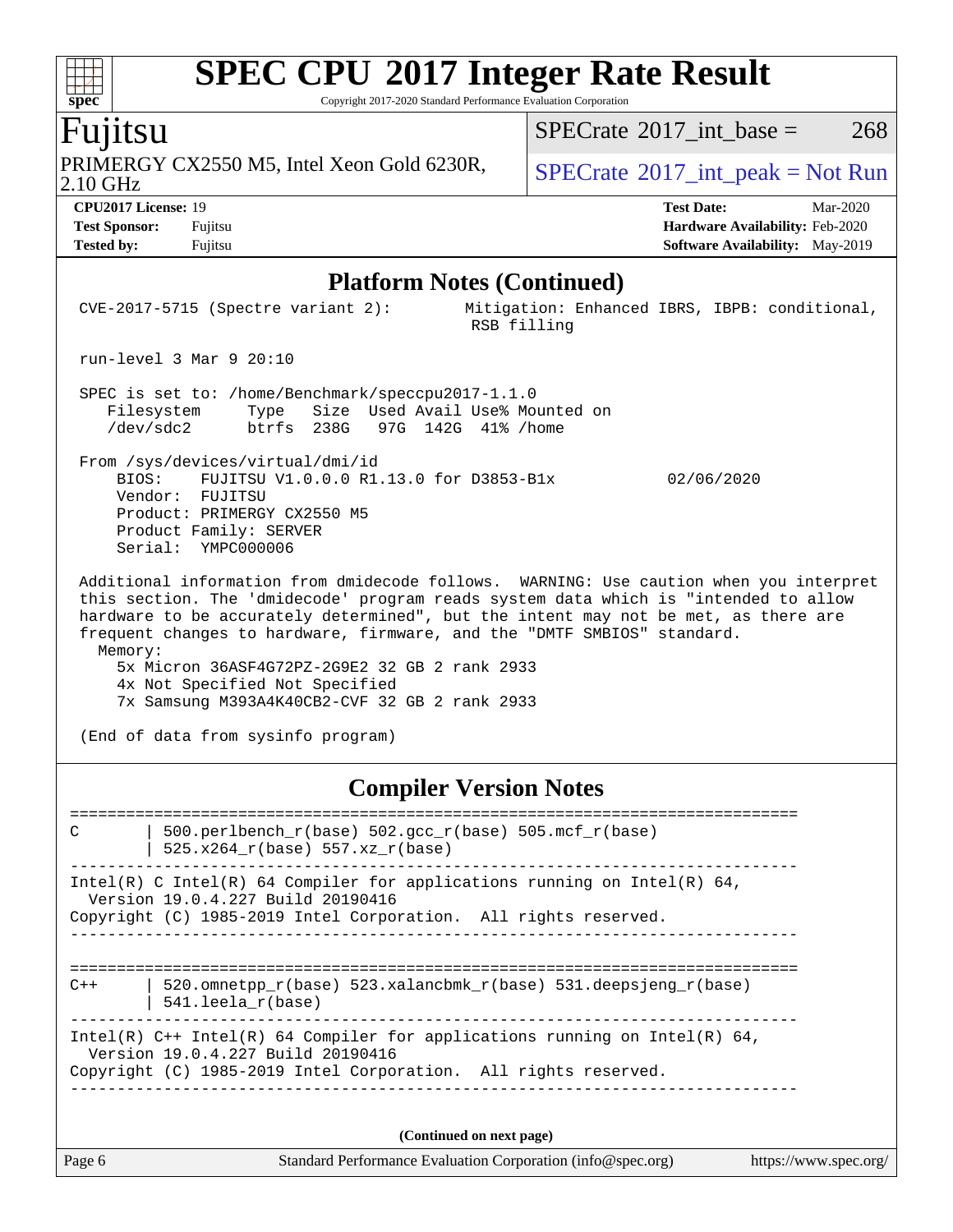Copyright 2017-2020 Standard Performance Evaluation Corporation

### Fujitsu

PRIMERGY CX2550 M5, Intel Xeon Gold 6230R,  $\big|$  [SPECrate](http://www.spec.org/auto/cpu2017/Docs/result-fields.html#SPECrate2017intpeak)®[2017\\_int\\_peak = N](http://www.spec.org/auto/cpu2017/Docs/result-fields.html#SPECrate2017intpeak)ot Run

[SPECrate](http://www.spec.org/auto/cpu2017/Docs/result-fields.html#SPECrate2017intbase)<sup>®</sup>2017 int base = 268

2.10 GHz

**[CPU2017 License:](http://www.spec.org/auto/cpu2017/Docs/result-fields.html#CPU2017License)** 19 **[Test Date:](http://www.spec.org/auto/cpu2017/Docs/result-fields.html#TestDate)** Mar-2020 **[Test Sponsor:](http://www.spec.org/auto/cpu2017/Docs/result-fields.html#TestSponsor)** Fujitsu **[Hardware Availability:](http://www.spec.org/auto/cpu2017/Docs/result-fields.html#HardwareAvailability)** Feb-2020 **[Tested by:](http://www.spec.org/auto/cpu2017/Docs/result-fields.html#Testedby)** Fujitsu **[Software Availability:](http://www.spec.org/auto/cpu2017/Docs/result-fields.html#SoftwareAvailability)** May-2019

### **[Compiler Version Notes \(Continued\)](http://www.spec.org/auto/cpu2017/Docs/result-fields.html#CompilerVersionNotes)**

============================================================================== Fortran | 548.exchange2\_r(base) ------------------------------------------------------------------------------ Intel(R) Fortran Intel(R) 64 Compiler for applications running on Intel(R) 64, Version 19.0.4.227 Build 20190416 Copyright (C) 1985-2019 Intel Corporation. All rights reserved. ------------------------------------------------------------------------------

### **[Base Compiler Invocation](http://www.spec.org/auto/cpu2017/Docs/result-fields.html#BaseCompilerInvocation)**

[C benchmarks](http://www.spec.org/auto/cpu2017/Docs/result-fields.html#Cbenchmarks): [icc -m64 -std=c11](http://www.spec.org/cpu2017/results/res2020q2/cpu2017-20200414-22067.flags.html#user_CCbase_intel_icc_64bit_c11_33ee0cdaae7deeeab2a9725423ba97205ce30f63b9926c2519791662299b76a0318f32ddfffdc46587804de3178b4f9328c46fa7c2b0cd779d7a61945c91cd35)

[C++ benchmarks:](http://www.spec.org/auto/cpu2017/Docs/result-fields.html#CXXbenchmarks) [icpc -m64](http://www.spec.org/cpu2017/results/res2020q2/cpu2017-20200414-22067.flags.html#user_CXXbase_intel_icpc_64bit_4ecb2543ae3f1412ef961e0650ca070fec7b7afdcd6ed48761b84423119d1bf6bdf5cad15b44d48e7256388bc77273b966e5eb805aefd121eb22e9299b2ec9d9)

[Fortran benchmarks](http://www.spec.org/auto/cpu2017/Docs/result-fields.html#Fortranbenchmarks): [ifort -m64](http://www.spec.org/cpu2017/results/res2020q2/cpu2017-20200414-22067.flags.html#user_FCbase_intel_ifort_64bit_24f2bb282fbaeffd6157abe4f878425411749daecae9a33200eee2bee2fe76f3b89351d69a8130dd5949958ce389cf37ff59a95e7a40d588e8d3a57e0c3fd751)

### **[Base Portability Flags](http://www.spec.org/auto/cpu2017/Docs/result-fields.html#BasePortabilityFlags)**

 500.perlbench\_r: [-DSPEC\\_LP64](http://www.spec.org/cpu2017/results/res2020q2/cpu2017-20200414-22067.flags.html#b500.perlbench_r_basePORTABILITY_DSPEC_LP64) [-DSPEC\\_LINUX\\_X64](http://www.spec.org/cpu2017/results/res2020q2/cpu2017-20200414-22067.flags.html#b500.perlbench_r_baseCPORTABILITY_DSPEC_LINUX_X64) 502.gcc\_r: [-DSPEC\\_LP64](http://www.spec.org/cpu2017/results/res2020q2/cpu2017-20200414-22067.flags.html#suite_basePORTABILITY502_gcc_r_DSPEC_LP64) 505.mcf\_r: [-DSPEC\\_LP64](http://www.spec.org/cpu2017/results/res2020q2/cpu2017-20200414-22067.flags.html#suite_basePORTABILITY505_mcf_r_DSPEC_LP64) 520.omnetpp\_r: [-DSPEC\\_LP64](http://www.spec.org/cpu2017/results/res2020q2/cpu2017-20200414-22067.flags.html#suite_basePORTABILITY520_omnetpp_r_DSPEC_LP64) 523.xalancbmk\_r: [-DSPEC\\_LP64](http://www.spec.org/cpu2017/results/res2020q2/cpu2017-20200414-22067.flags.html#suite_basePORTABILITY523_xalancbmk_r_DSPEC_LP64) [-DSPEC\\_LINUX](http://www.spec.org/cpu2017/results/res2020q2/cpu2017-20200414-22067.flags.html#b523.xalancbmk_r_baseCXXPORTABILITY_DSPEC_LINUX) 525.x264\_r: [-DSPEC\\_LP64](http://www.spec.org/cpu2017/results/res2020q2/cpu2017-20200414-22067.flags.html#suite_basePORTABILITY525_x264_r_DSPEC_LP64) 531.deepsjeng\_r: [-DSPEC\\_LP64](http://www.spec.org/cpu2017/results/res2020q2/cpu2017-20200414-22067.flags.html#suite_basePORTABILITY531_deepsjeng_r_DSPEC_LP64) 541.leela\_r: [-DSPEC\\_LP64](http://www.spec.org/cpu2017/results/res2020q2/cpu2017-20200414-22067.flags.html#suite_basePORTABILITY541_leela_r_DSPEC_LP64) 548.exchange2\_r: [-DSPEC\\_LP64](http://www.spec.org/cpu2017/results/res2020q2/cpu2017-20200414-22067.flags.html#suite_basePORTABILITY548_exchange2_r_DSPEC_LP64) 557.xz\_r: [-DSPEC\\_LP64](http://www.spec.org/cpu2017/results/res2020q2/cpu2017-20200414-22067.flags.html#suite_basePORTABILITY557_xz_r_DSPEC_LP64)

## **[Base Optimization Flags](http://www.spec.org/auto/cpu2017/Docs/result-fields.html#BaseOptimizationFlags)**

[C benchmarks](http://www.spec.org/auto/cpu2017/Docs/result-fields.html#Cbenchmarks): [-Wl,-z,muldefs](http://www.spec.org/cpu2017/results/res2020q2/cpu2017-20200414-22067.flags.html#user_CCbase_link_force_multiple1_b4cbdb97b34bdee9ceefcfe54f4c8ea74255f0b02a4b23e853cdb0e18eb4525ac79b5a88067c842dd0ee6996c24547a27a4b99331201badda8798ef8a743f577) [-xCORE-AVX512](http://www.spec.org/cpu2017/results/res2020q2/cpu2017-20200414-22067.flags.html#user_CCbase_f-xCORE-AVX512) [-ipo](http://www.spec.org/cpu2017/results/res2020q2/cpu2017-20200414-22067.flags.html#user_CCbase_f-ipo) [-O3](http://www.spec.org/cpu2017/results/res2020q2/cpu2017-20200414-22067.flags.html#user_CCbase_f-O3) [-no-prec-div](http://www.spec.org/cpu2017/results/res2020q2/cpu2017-20200414-22067.flags.html#user_CCbase_f-no-prec-div)

[-qopt-mem-layout-trans=4](http://www.spec.org/cpu2017/results/res2020q2/cpu2017-20200414-22067.flags.html#user_CCbase_f-qopt-mem-layout-trans_fa39e755916c150a61361b7846f310bcdf6f04e385ef281cadf3647acec3f0ae266d1a1d22d972a7087a248fd4e6ca390a3634700869573d231a252c784941a8)

|            | -L/usr/local/IntelCompiler19/compilers_and_libraries_2019.4.227/linux/compiler/lib/intel64 |  |  |  |  |
|------------|--------------------------------------------------------------------------------------------|--|--|--|--|
| -lqkmalloc |                                                                                            |  |  |  |  |

**(Continued on next page)**

Page 7 Standard Performance Evaluation Corporation [\(info@spec.org\)](mailto:info@spec.org) <https://www.spec.org/>

 $+\ +$ **[spec](http://www.spec.org/)**